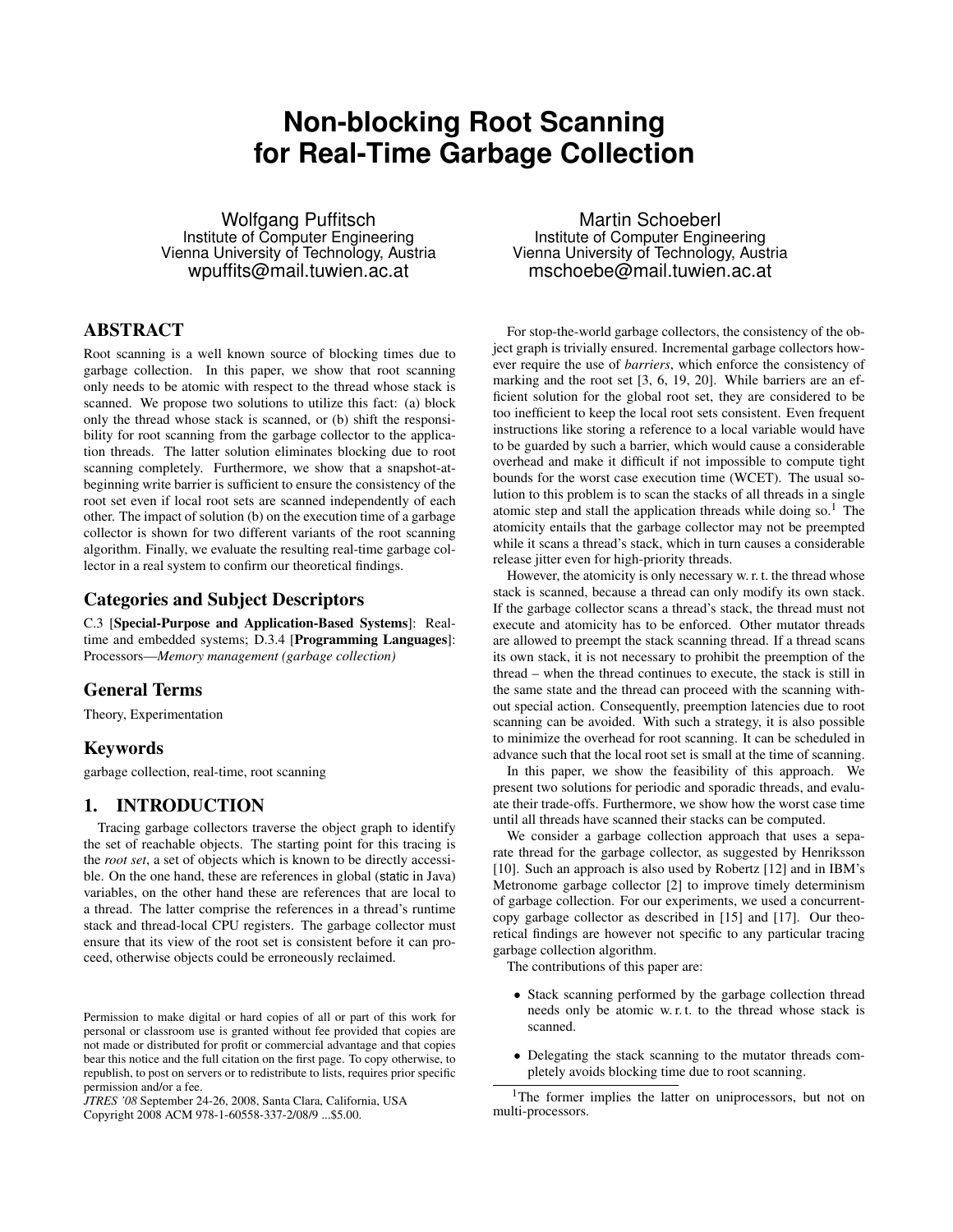• A snapshot-at-beginning write barrier [20] is sufficient to protect against losing an object when a reference migrates from a not-yet-scanned stack to a scanned stack.

The paper is organized as follows: In the following section, we describe related work on root scanning in real-time garbage collectors. In Section 3 we present our approach to root scanning and establish its correctness. An implementation of the approach is evaluated in Section 4. Section 5 concludes the paper and presents an outlook on future work.

# 2. RELATED WORK

The idea of delegating local root scans to the mutator threads is proposed by Doligez, Leroy and Gonthier in [8] and [7]. They point out that this allows for more efficient code and reduces the disruptiveness of garbage collection. Mutator threads should check an appropriate flag from time to time and then scan their local root set. However, the authors remain vague on when the mutators should check this flag and do not investigate the effect of various choices. As they aim for efficiency rather than real-time properties, they do not consider a thread model with known periods and deadlines.

The approach presented in this paper builds to some degree on an approach by Schoeberl and Vitek [17]. They propose a thread model which does not support blocking and where threads cannot retain a local state across periods. They also propose that the garbage collector runs at the lowest priority, which entails that the stacks of all threads are empty when a garbage collection cycle starts. Consequently, the garbage collector only needs to consider the global root set. Although the initial motivations differ, the work presented in this paper can be regarded as generalization of this earlier approach, especially w. r. t. the thread model.

In the JamaicaVM's garbage collector, the mutator threads are also responsible of keeping their root set up to date [18]. However, the JamaicaVM's garbage collector employs a work-based approach, which means that the garbage collector does not execute in a separate thread – garbage collection is distributed among the mutator threads. Therefore, considerations on the correctness and execution time are hardly comparable. In [18], the average overhead for root scanning is estimated as 11.8%.

Yuasa claims in [20] that the time for saving the root set of a thread can be made sufficiently short by using block transfer mechanisms. Our experience however shows that the atomic copying of the stack takes too long to keep the jitter reasonably low for tasks with sub-millisecond periods.

A later approach by Yuasa [21] introduces a *return barrier*. In a first step, the garbage collector scans the topmost stack frames of all threads atomically. Then it continues to scan one frame at a time. When a thread returns to a frame that has not yet been scanned, it scans it by itself. Return instructions consequently carry an overhead for the respective check. Furthermore, the proposed policy makes it difficult to compute tight WCET bounds, because it is difficult to predict when a scan by a thread is necessary. A critical issue is also that the topmost frames of *all* threads have to be scanned in a single atomic step. The worst case blocking time therefore increases with the number of threads. An overhead of 2 to 10% percent due to the necessary checks for the return barrier is reported in [21]. Depending on the configuration, 10 to 50 *µ*s were measured as worst case blocking time on a 200 MHz Pentium Pro processor.

Cheng et al. propose a strategy for lowering the overhead and blocking of stack scanning in [5]. The mutator thread marks the activated stack frames and the garbage collector scans only those frames which have been activated since the last scan. However,

this technique is only useful for the average case. In the worst case, it is still necessary to scan the whole stack atomically.

# 3. PREEMPTIBLE ROOT SCANNING

Due to the volatile nature of a thread's stack, the garbage collector and the mutator thread must cooperate for proper scanning. If a thread executes arbitrary code while its stack is scanned, the consistency of the retrieved data cannot be guaranteed. Therefore, a thread is usually suspended during a stack scan. In order to ensure the consistency of the root set, the stack is scanned atomically to avoid preemption of the garbage collector and inhibit the execution of the respective thread.

When the garbage collection thread scans a stack it is not allowed to be preempted by that thread. However, as the stack is thread local, preemption by any other mutator thread is not an issue. Therefore, a thread will only suffer blocking time due to the scanning of its own stack. A high priority thread, which has probably a shallow call tree, will not suffer from the scanning of deeper stacks of more complex tasks. The protection of the scan phase can be achieved by integrating parts of the garbage collection logic with the scheduler. During stack scanning, only the corresponding mutator thread is blocked.

We generalize this idea by moving the stack scanning task to the mutator threads. Each thread scans its own stack at the end of its period. In that case mutual exclusion is trivially enforced: the thread performs either mutator work or stack scanning. The garbage collector initializes a garbage collection period as usual. It then sets a flag to signal the threads that they shall scan their stacks at the end of their period. When all threads have acknowledged the stack scan, the garbage collector can scan the static variables and proceed with tracing the object graph. Why the static variables are scanned after the local variables is discussed in Section 3.1.4.

By using such a scheme, it is not necessary to enforce the atomicity of a stack scan. Furthermore, the overhead for a stack scan is low; at the end of each period, the stack is typically small if not even empty. Such a scheme also simplifies exact stack scanning, because stack scanning takes place only at a few predefined instants. Instead of determining the stack layout for every point at which a thread might be preempted, it is only necessary to compute the layout for the end of a period. The required amount of data is reduced considerably as well, which lowers the memory overhead for exact stack scanning.

## 3.1 Correctness

We identified three properties which must be fulfilled to ensure the correctness of our proposed garbage collection scheme:

- The local root set remains unmodified during scanning (Property 1).
- Modification of the object graph during scanning does not void correctness (Property 2).
- Migration of references between local root sets does not void correctness (Property 3).

Property 1 refers to the situation, where a thread moves a reference from a not-yet-scanned local variable to a scanned local variable and clears the not-yet-scanned variable afterwards. In such a case, the respective root reference would be lost.

Property 2 addresses the fact that two local root sets are scanned at different times. They do not necessarily correspond to the same state of the object graph. It must be shown that this does not invalidate the correct view of the object graph at mark time. This allows threads to execute between the scanning of two local root sets.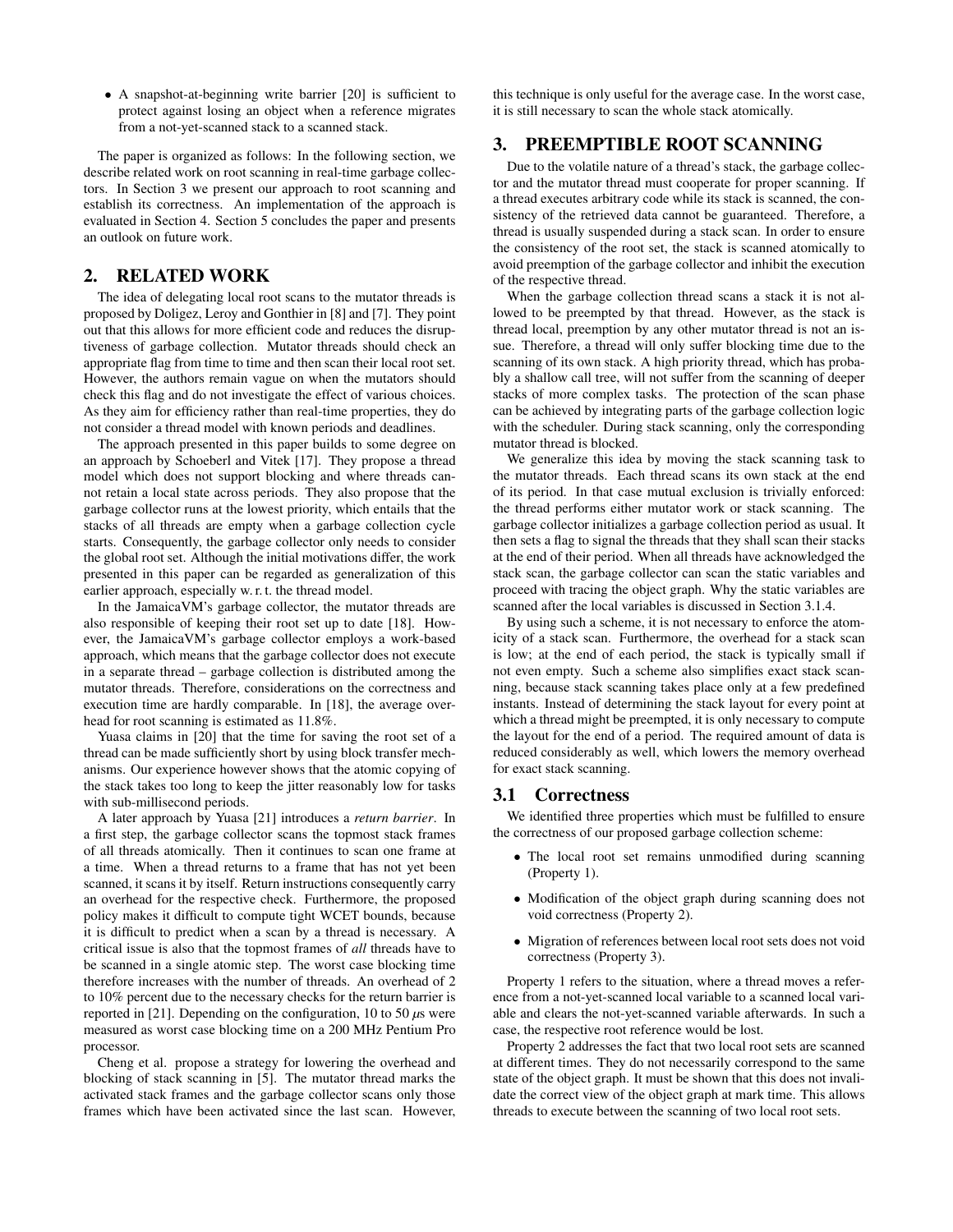| Symbol    | Description                                          |
|-----------|------------------------------------------------------|
| G         | Object graph                                         |
| $\tau_i$  | Thread i                                             |
| V(G)      | Nodes of an object graph $G$ (objects)               |
| E(G)      | Edges of an object graph $G$ (references)            |
| R(G)      | Root set of an object graph $G, R(G) \subseteq V(G)$ |
| $\rho(G)$ | Reachability function, set of reachable nodes in G   |
| µ(G       | Marking function, approximation of $\rho(G)$         |

#### Table 1: Symbol descriptions

Property 3 is similar to Property 1, but now a reference is moved between local root sets. This is also an issue if the stack of each thread is scanned atomically. The error scenario for this property is when a reference is transferred from a not-yet-scanned stack to a scanned stack and removed from the not-yet-scanned stack afterwards.

In the following, we will sketch the proofs why the Properties 1-3 are fulfilled in our proposed garbage collection scheme. The symbols we use throughout this section are described in Table 1. An object graph can also be written as tuple of its nodes, edges and root set:  $G = \langle V(G), E(G), R(G) \rangle$ . We consider only the objects that are referenced by local variables as part of the root set *R*(*G*). Objects which are referenced by static variables are handled separately, as described in Section 3.1.4.

We define the operations ∪ and ⊇ on object graphs as component-wise application of these operations to the nodes, edges and root sets of two object graphs:

$$
G \cup G' := \langle V(G) \cup V(G'), E(G) \cup E(G'), R(G) \cup R(G') \rangle
$$
  

$$
G \supseteq G' := V(G) \supseteq V(G') \wedge E(G) \supseteq E(G') \wedge R(G) \supseteq R(G')
$$

We define a relation  $G \bowtie G'$  ("*G* bow tie  $G'$ ") of two graphs as follows:

$$
G \bowtie G' \Leftrightarrow \forall v_1 \in V(G) \cap V(G') :
$$
  

$$
\langle v_1, v_2 \rangle \in E(G) \Rightarrow \langle v_1, v_2 \rangle \in E(G'), v_2 \in V(G') \land
$$
  

$$
\langle v_1, v_2 \rangle \in E(G') \Rightarrow \langle v_1, v_2 \rangle \in E(G), v_2 \in V(G)
$$

We call two graphs  $G$  and  $G'$  *out-edge consistent* if  $G \bowtie G'$ . This relation holds if out-edges of shared nodes are present in both graphs. The out-edge consistency of object graphs is important when reasoning about how different threads see a shared object graph. Assuming the out-edge consistency of sub-graphs greatly simplifies formal handling.

Due to the relatively loose requirements on data consistency of the Java memory model [9], two threads do not necessarily share the same view of an object.<sup>2</sup> While one thread assumes that a field obj.f references an object x, another thread may assume that the same field references an object y. Such a situation is problematic for a garbage collector, because it would leave either object x or object y unvisited.

Such inconsistencies originate from the fact that threads are allowed to cache data locally. On uniprocessors, cache coherence is not an issue – all threads share the same cache – but thread-local registers may be used to store reference fields. As these registers are scanned for the computation of the local root set of a thread, it is ensured that references cached in registers are visited as well as

|            | Operation Description                |
|------------|--------------------------------------|
| fnew       | Create a new object                  |
| fload      | Add a reference to the root set      |
| $f_{kill}$ | Remove a reference from the root set |
| fwrite     | Replace an edge with a new edge      |

#### Table 2: Description of operations

references stored in the heap. It is therefore safe to assume that all threads have an out-edge consistent view of the object graph.

On multi-processors, cache coherence must be ensured to allow consistent tracing of the object graph. It is then also safe to assume the out-edge consistency of the threads' views of the object graph. It is beyond the scope of this paper how this cache coherence can be achieved efficiently.

The reachability function is formally defined as follows:

$$
\rho(G) := \{v \in V(G) \mid \exists \text{ a chain of edges } e_1, \dots, e_n \in E(G) : e_1 = \langle r, v_1 \rangle, e_2 = \langle v_1, v_2 \rangle, \dots, e_n = \langle v_{n-1}, v \rangle, r \in R(G) \}
$$

In other words, a node *v* is reachable, if there exists a path from a root node  $r \in R(G)$  to *v*.

The reachability function  $\rho$  has three important properties:

- ρ is *monotone*:  $G \supseteq G' \Rightarrow \rho(G) \supseteq \rho(G')$
- ρ is *closed*:  $G' = \langle V(G), E(G), R(G) \cup \{v\} \rangle, v \in \rho(G) \Rightarrow \rho(G) = \rho(G')$
- ρ is *distributive* for out-edge consistent graphs:  $G \bowtie G' \Rightarrow \rho(G \cup G') = \rho(G) \cup \rho(G')$

The monotony of  $\rho$  is a fairly intuitive property: adding a node or an edge to a graph cannot make fewer nodes reachable. ρ is closed in the sense that adding a reachable node to the root set does not change the set of reachable nodes. This property becomes clearer when considering that root nodes are just known to be reachable a priori, but are not special in any other way.

The distributivity of  $\rho$  allows to determine the set of reachable node globally or locally. Consider two threads  $\tau$  and  $\tau'$  and their views of the object graph,  $G$  and  $G'$ . It is possible to compute  $R(G) \cup R(G')$  and start tracing from that root set; it is also possible to compute  $\rho(G)$  and  $\rho(G')$  independently and merge the results. Distributivity ensures that the final result is the same for both approaches.

An important observation is that a thread may only access objects that are reachable, or create new objects. This insight may seem trivial; still, it should be kept in mind for the following considerations.

There are four fundamental operations on an object graph, which are shown in Table 2. We use the following formal definitions for these graph operations:

$$
f_{new}(G) := \langle V(G) \cup \{v\}, E(G), R(G) \rangle, v \notin V(G)
$$
  

$$
f_{load}(G) := \langle V(G), E(G), R(G) \cup \{v\} \rangle, v \in V(G)
$$
  

$$
f_{kill}(G) := \langle V(G), E(G), R(G) \setminus \{v\} \rangle
$$
  

$$
f_{write}(G) := \langle V(G), (E(G) \setminus \{\langle v_1, v_2 \rangle\}) \cup \{\langle v_1, v_3 \rangle\}, R(G)
$$

It must be noted that each thread can only operate on its local view of the object graph. Therefore, *fload* and *fkill* can only modify the local root set of a mutator thread. Furthermore, these are "minimal" definitions; they have to be extended for actual garbage collection algorithms, e. g., to model a write barrier.

<sup>&</sup>lt;sup>2</sup>Proper synchronization of course eliminates coherence problems, but the authors consider correctness of synchronization to be an unreasonably strong precondition. Flawed synchronization should not cause a failure of the garbage collector.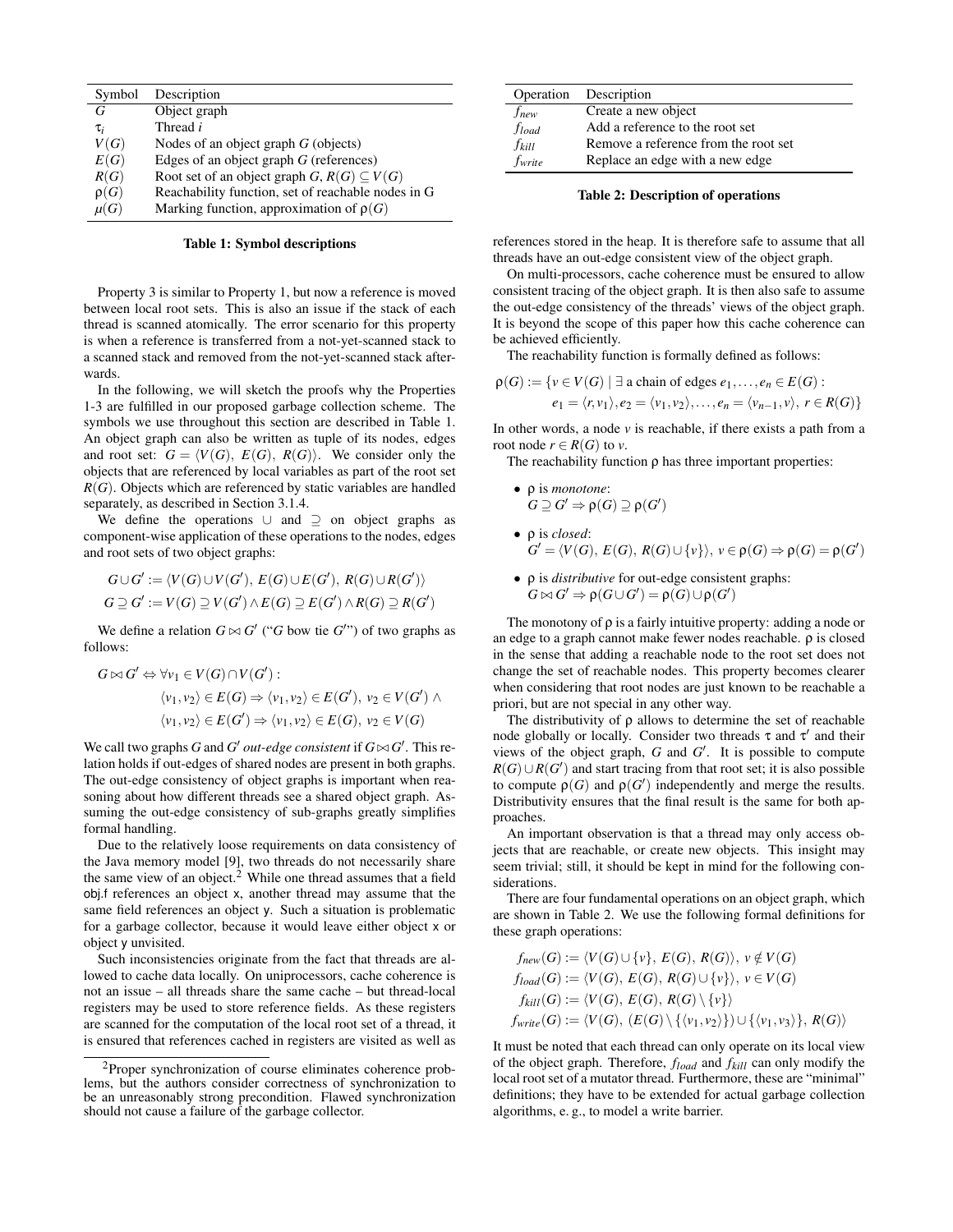We assume that any changes to the shape of the object graph retain the out-edge consistency of the local views. As already mentioned, this is a safe assumption for uniprocessors. For multiprocessors, this assumption is only safe if cache coherence is ensured.

## *3.1.1 Property 1: Atomicity*

The runtime stacks of any two threads are disjoint – otherwise they could not execute independently of one another. There is no way how a Java thread can access the stack of any other thread. Only JVM-internal threads like the garbage collection thread can access the stack of another thread. Therefore, the execution of a Java thread cannot modify the stack of a different thread.

If the garbage collector scans a thread's stack, it is hence not necessary to enforce absolute atomicity. It is only necessary to prevent the thread whose stack is scanned from executing – all other threads cannot modify the stack of this thread. Such a strategy needs support from the scheduler and does not eliminate blocking completely. However, blocking can be reduced considerably, because threads only need to wait while their own stack is scanned and high frequency threads typically have a shallow stack.

It also follows that a thread may be preempted while scanning its own stack without compromising the consistency of the scanned data. When the thread continues execution, the stack is unchanged and the local root set is the same as if the thread had not been preempted. It is not necessary to enforce atomicity if a thread scans its own stack.

#### *3.1.2 Property 2: Independence*

Due to the distributivity of  $ρ$ , it is sufficient to scan the stack of one thread at a time to determine the global set of reachable nodes. However, it needs to be shown that the actions of one thread do not interfere with the view of the object graph of another thread.

*fnew* allocates a new object, which is not yet visible to other threads; it can therefore be considered as local action. *fload* and *f<sub>kill</sub>* only modify the local root set and hence are local actions as well. Consequently, threads can only communicate through the *fwrite* operation. This operation however retains the out-edge consistency, i.e., if one thread changes the shape of the object graph, other threads see the updated object graph. Therefore, it is not necessary for one thread to know anything about the root set or the actions of a different thread for the proper computation of ρ. The root sets can therefore be scanned independently of one another.

## *3.1.3 Property 3: Consistency*

It is necessary that the local root sets and the object graph are consistent such that no less than the actually reachable nodes are marked during tracing. It must be ensured that the fundamental graph operations cannot break this consistency. Please note that the following reasoning refers to the root scanning phase and not to the marking phase. This means that no node is *black* in terms of Dijkstra's tricolor abstraction [6].

In order to keep the root set consistent for *fnew*, it is necessary to add references to new objects to the root set. Otherwise, recently created objects could erroneously appear unreachable. In terms of the tricolor abstraction, this means that new objects are allocated gray during root scanning. The *fnew* operation therefore has to be extended as follows:

$$
f_{new}(G, type) := \{ v := GC. \text{ allocate } (type) ;
$$
  
\n
$$
v := GC. \text{ all } oc \text{ at } e \text{ (type) } ;
$$
  
\n
$$
V(G) := V(G) \cup \{v\} ;
$$

*fload* can only add references to the root set which are already reachable. Due to the closed nature of ρ, this does not change the set of reachable nodes. If a snapshot of the object graph from the beginning of the garbage collection cycle is maintained, these operations have no effect.

*fkill* removes a reference from the root set and can therefore change the set of reachable nodes. If an object is still reachable after this operation, it must be reachable through a path which starts at a different root node. As no node is black during root scanning, this path will be encountered by the marking function. If the most recent state of the object graph is traced, it is not necessary to take measures to prevent the loss of a root reference.

If it can be shown that the side effects of *fwrite* allow that both the snapshot of the object graph and the current object graph are traced, both *fload* and *fkill* do not require any special action.

We define a *history graph H*, which subsumes changes to an object graph. With *G* being an object graph and  $f_0 \dots f_n \in$ { *fnew*, *fload*, *fkill*, *fwrite*} being a sequence of graph operations, it is defined as

$$
V(H) := V(G \cup f_0(G) \cup f_1(f_0(G)) \cup ... \cup f_n(...(f_0(G))))
$$
  
\n
$$
E(H) := E(G \cup f_0(G) \cup f_1(f_0(G)) \cup ... \cup f_n(...(f_0(G))))
$$
  
\n
$$
R(H) := R(f_n(...(f_0(G))))
$$

Such a history graph safely approximates the shape of both the initial object graph and the current object graph. Therefore, the considerations for object graph operations above apply to a history graph. An implementation of *fwrite* which allows to safely approximate a history graph is consequently sufficient to maintain the correctness of ρ.

In [1], a *double barrier*, which saves both references on an assignment, is suggested to maintain the consistency of the root set. The reasoning behind this is that references could otherwise migrate from the local root set of one thread to the root set of a different thread without being noticed. The critical operation for this assumption is when a reference migrates from a not-yet-scanned local root set to a local root set which already has been scanned. However, a thread may only access reachable objects and can therefore only add references to its root set which are already reachable. Therefore, the respective reference is also already reachable from the scanned root set. In a history graph, this reference remains visible, even if the addition of the reference to the root set is ignored.

We now show that a snapshot-at-beginning barrier as suggested in [20] is sufficient to approximate a history graph. Together with the independence of local root scans and the considerations on the graph operations above, this proves that such a double barrier is indeed not necessary.

We use the following abstract definition of *fwrite*, which models the Yuasa snapshot-at-beginning write barrier:

$$
f_{write}(G, \langle v_1, v_2 \rangle, \langle v_1, v_3 \rangle) := \{ \text{if } (\text{color}(v_2) = \text{white}) \} \}
$$
  
\nGC. markGray(v\_2);  
\n
$$
E(G) := (E(G) \setminus \{ \langle v_1, v_2 \rangle \}) \cup \{ \langle v_1, v_3 \rangle \};
$$

This definition may look unusual when comparing it to actual implementations. It is however just a translation of such an implementation to the terminology used throughout this paper and does not add any special semantics. The barrier shades references that are overwritten gray. The overwritten reference is therefore visible for the tracing algorithm; in effect, a virtual snapshot of the object graph is retained.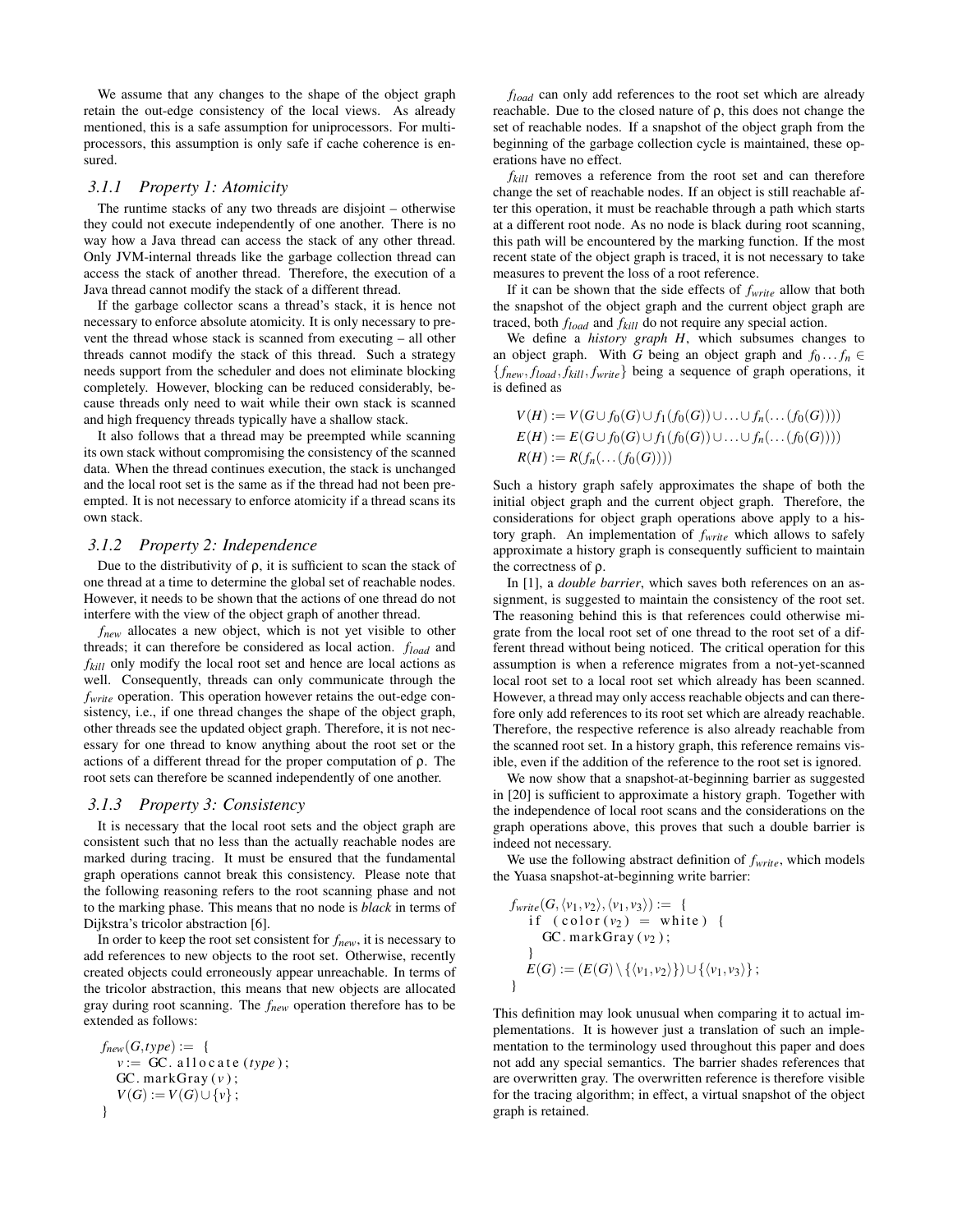

Figure 1: History graph and snapshot-at-beginning barrier

The marking function  $\mu$  is an algorithm to compute the set of reachable nodes. Starting from the root set, the object graph is traversed, until no new objects can be reached. It can be assumed that the marking function  $\mu$  safely approximates the reachability function ρ if no graph transformations occur. This assumption is fundamental for *any* tracing garbage collection algorithm and must be proven for the correctness of any garbage collector, independent of root scanning and even for stop-the-world garbage collectors. Note that our considerations apply to the root scanning phase and not marking itself. Our goal is to show that the root set is computed correctly. Proving the correctness of concurrent marking is a different issue; such proofs can be found in [6] or [20].

*fload* and *fkill* change only the root set of a graph; as the root set of the history graph is the root set after any transformation,  $\mu$  trivially approximates the history graph w. r. t. these operations. Shaded allocation of new objects ensures that *fnew* is handled correctly. This leaves to be shown that the write barrier indeed allows the approximation of a history graph.

Figure 1 shows the effect of an  $f_{\text{write}}(G) = G'$  operation. The history graph includes all encountered edges, i.e., the replaced edge  $\langle v_1, v_2 \rangle$  and the new edge  $\langle v_1, v_3 \rangle$ . Consequently, the following equation holds for  $H = G \cup G'$ :

$$
v_1 \in \rho(G) \Rightarrow (v_2 \in \rho(H) \land v_3 \in \rho(H)) \tag{1}
$$

The snapshot-at-beginning barrier does not retain the edge  $\langle v_1, v_2 \rangle$ , but it marks  $v_2$  to be traced. The appropriate equation is:

$$
(\nu_1 \in \mu(G) \Rightarrow \nu_3 \in \mu(G')) \land \nu_2 \in \mu(G')
$$
 (2)

which can be reformulated as

$$
(\nu_1 \in \mu(G) \Rightarrow \nu_2 \in \mu(G') \land \nu_3 \in \mu(G')) \land \nu_3 \in \mu(G') \qquad (3)
$$

These equations entail that  $\mu$  induces a superset of  $\rho$  if operating on the same graph. Therefore, a snapshot-at-beginning barrier is sufficient to ensure the correctness of incremental garbage collection.

#### *3.1.4 Static Variables*

The considerations above cover only the scanning of thread-local roots, but left out static variables. They can be modeled with an immutable root, which points to a virtual array that contains the static variables. This virtual array can then be handled like any other object and the scanning of static variables becomes part of the marking phase. As marking has to take place after root scanning, static variables have to be scanned after the local root sets.

This is not an arbitrary limitation  $-$  it is easy to construct an example where scanning static references before scanning local variables breaks the consistency of a garbage collector that uses a



Figure 2: Thread Model

snapshot-at-beginning write barrier. Consider the case where during the scanning of static variables a reference is transferred from a local variable to a static variable which has already been scanned. The value of the local variable might be lost until it is scanned, and the new value of the static variable is not visible to the garbage collector. The variable already has been scanned, and the snapshotat-beginning barrier retains the old value, but does not treat the new one. Therefore, the respective object may erroneously appear unreachable to the garbage collector.

In contrast, we were not able to construct an example where a reference is lost if the scanning of static variables takes place *after* the scanning of local variables. As it can then be regarded as part of the marking phase, the correctness proof of the snapshot-atbeginning algorithm [20] apply to this part of the algorithm – it is simply impossible to find a counterexample. Actually, the theoretical findings presented above were sparked by our unavailing search for such an example.

#### 3.2 Execution Time Bounds

Now that we have established the correctness of our approach, we can analyze the effects on the timing behavior of the garbage collection thread. We found two solutions to apply the theoretical results: The first solution can be applied only to periodic tasks, while the second solution can be applied to sporadic tasks as well.

#### *3.2.1 Thread Model*

We assume that all threads are either periodic or have at least a known deadline. This is a reasonable assumption for real-time threads: it is impossible to decide whether a task delivers its results on time if no deadline or period is known.

The thread model has five states: CREATED, READY, WAITING, BLOCKED and DEAD. Initially, a thread is in state CREATED. When a thread gets available for execution, it goes to the READY state. When it has finished execution for a period it becomes WAITING. At the start of the next period, it goes to the READY state again. If a thread terminates, it becomes DEAD. Threads are in state BLOCKED while they wait for locks or I/O operations. The time between the instant at which a thread becomes READY until it goes to state WAITING must be bounded – if it is not WAITING when its deadline arrives, it has missed the deadline. Figure 2 visualizes the possible state transitions of the thread model.

For the calculation of the execution time bounds, we assume that threads scan their stack when they become WAITING. For periodic tasks in the Real Time Specification for Java (RTSJ) [4], this can be done implicitly when waitForNextPeriod() is invoked. There is no need to change the application code. If no such method needs to be called by tasks, the scanning can be integrated into the scheduler. In the current version of the RTSJ, sporadic threads do not invoke such a method; their stack is however empty when they do not execute, which in turn makes root scanning trivial. The overhead for stack scanning of course has to be taken into account for calculating the WCET of tasks.

We assume that the garbage collection thread runs at the lowest priority in the system. On the one hand, a garbage collector usually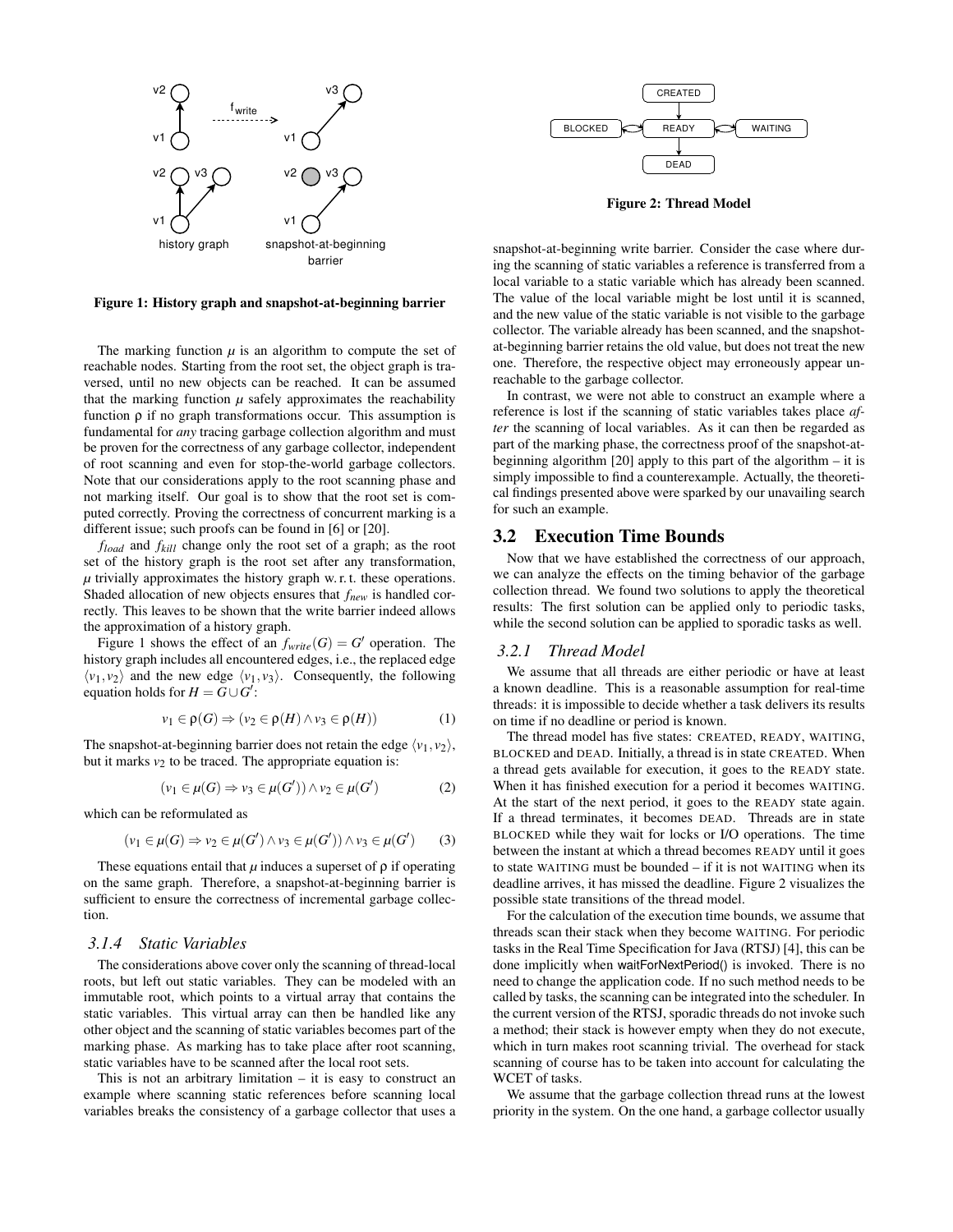

Figure 3: Visualization of the WCET for root scanning

has a long period (and deadline), compared to other real-time tasks. It follows from scheduling theory that it should have a low priority [11]. On the other hand, a real-time scheduler does not even need to be aware of the garbage collector to achieve full mutator utilization in such a setting.

#### *3.2.2 Solution for Periodic Tasks*

For periodic threads, the time between two releases is known and the time between two successive calls of waitForNextPeriod() is bounded. For this solution, the individual tasks push the references of the local root set onto the mark stack of the garbage collector if an appropriate flag is set. The garbage collector must wait until all tasks have acknowledged the scan before it can proceed. In the worst case, a task has become WAITING very early in its period when the garbage collector starts execution and becomes WAITING very late in its next period.

Let  $R_i$  be the worst case response time of a thread  $\tau_i$ ,  $Q_i$  its best case response time and  $T_i$  its period. The response time of a task is the time between the instant at which a thread becomes READY until it goes to the WAITING state again. *Cstackscan* is the worst case time until all threads have scanned their local root set and the garbage collector may proceed. *Cstackscan* can be computed as follows:

$$
C_{stackscan} = \max_{i \ge 0} (T_i - Q_i + R_i)
$$
\n(4)

Figure 3(a) visualizes the formula above. It shows that the worst case for two responses of a thread is  $T - Q + R$ . Consequently, this is the longest time the garbage collector must wait for this thread.

To avoid the computation of the best and worst case response times – especially the former is typically unknown –, this can be simplified to

$$
C_{stackscan} = 2T_{max} \tag{5}
$$

*Cstackscan* has to be added to the response time of the garbage collection thread; the impact of this delay depends on the thread periods. If the minimal period of the garbage collector is far greater than the periods of the mutator threads, the relative impact is small. If there is some slack between the minimal and the actual garbage collection period, the effect can probably be hidden. If the maximum period of the mutator threads is relatively long, this may have a notable effect on the minimal garbage collection period.

#### *3.2.3 Generalized Solution*

The considerations for periodic tasks cannot be applied to sporadic tasks in the general case. For sporadic tasks, the minimum inter-arrival time is known, but usually not the maximum interarrival time. Therefore, the worst case time until the garbage collector may proceed is potentially unbounded.

The stack of a thread is only modified if the respective thread executes. Therefore, the garbage collector can reuse data from previous scans and only needs to wait for threads which may have executed since their last scan. These are – apart from the initialization and destruction of threads – the threads which are not in state WAITING.

We adapt the root scanning scheme such that threads save their stack on every call of waitForNextPeriod() to a *root array*. For WAITING threads, the content of the root array from their last scan is used by the garbage collector; for all other threads, the garbage collector waits until they have updated their root array. With this scheme, it is sufficient to take into account the worst case response time for the execution time of stack scanning.

$$
C_{stackscan} = R_{max} \tag{6}
$$

For schedulers which never execute lower priority threads if a higher priority thread is READY and which do not support blocking operations, the garbage collector will never encounter any threads which are not WAITING. Consequently, it is never necessary to wait for any thread to scan its stack and

$$
C_{stackscan} = 0 \tag{7}
$$

The downside of this approach is that a dedicated memory area is needed to save the roots of the individual threads. It is not possible anymore to let the mutator thread push its root set onto the mark stack. To avoid blocking in this scheme, it is necessary to use two memory areas for each thread to allow for double buffering. If the maximum number of roots is unknown, each of these areas occupies as much memory as the stack.

For this strategy, the overhead for completing the root scanning is larger on the garbage collectors side. This is due to the fact that the garbage collector itself has to push the references onto the mark stack. On the threads' side, the overhead is slightly smaller, because the content of the stack only has to be transferred to the root array, without performing any computations.

An advantage of this strategy is that *Cstackscan* is considerably lower – the increased overhead for scanning is most likely far smaller than the time that is spent on waiting for the other threads. It is mandatory to use such a scheme for sporadic tasks; applying it to periodic tasks as well allows to trade off time to wait for a root scan with additional memory consumption.

Figure 3 compares the worst case scenarios of the solution for periodic tasks and the generalized solution. For the generalized solution, the threads save their stack in a root array at the end of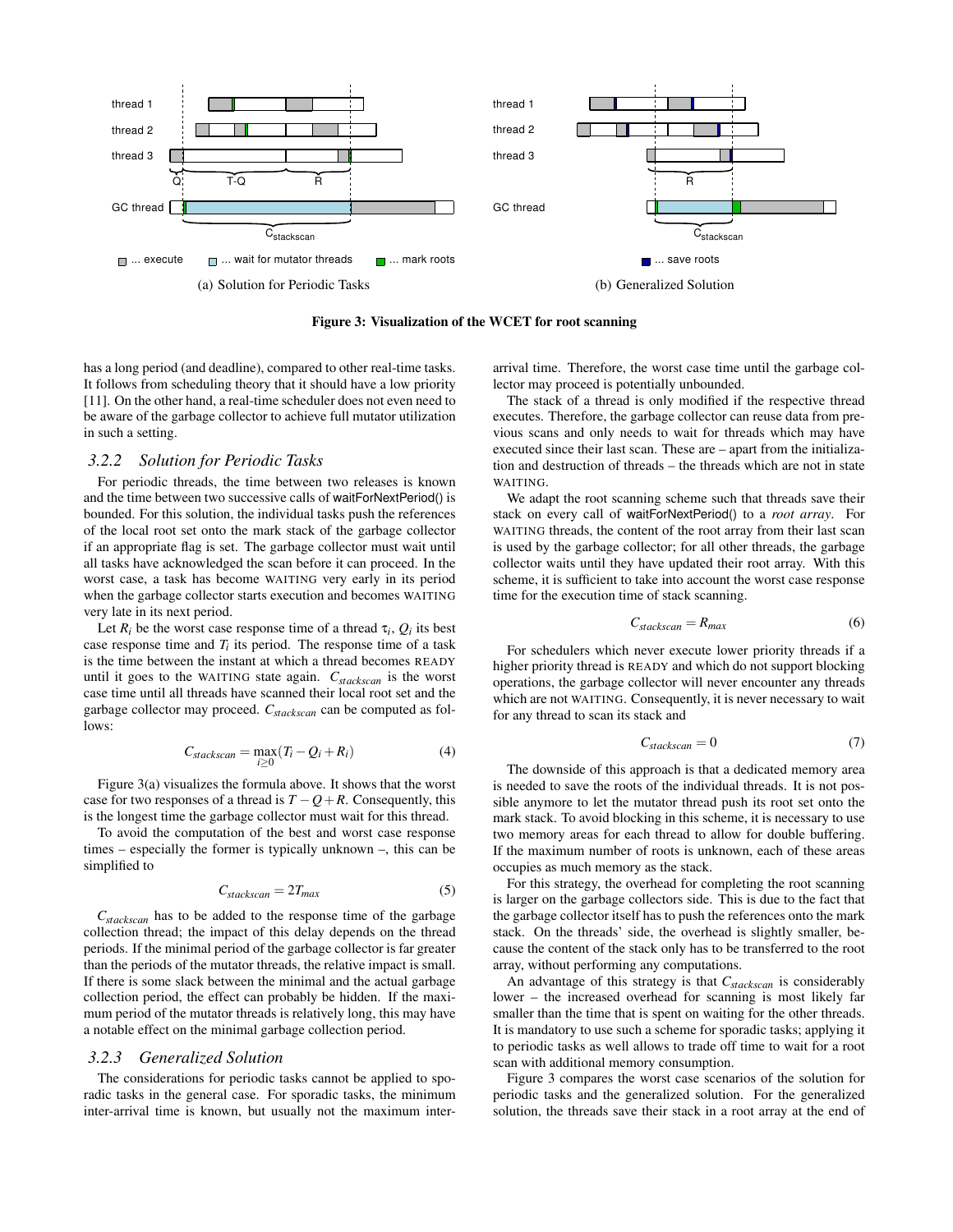each period. The garbage collector only has to wait for threads which have executed since their last scan. In Figure 3(b), thread 3 is BLOCKED when the garbage collector starts execution. Therefore, the garbage collector only has to wait for this thread. In the worst case, this waiting time equals the maximum response time.

### *3.2.4 Discussion*

As pointed out in [12] and [15], the allowable allocation rates and the minimum garbage collection period are related. Increasing the period of the garbage collector effectively lowers the allowable allocation rates. The proposed solutions introduce a waiting time for the garbage collector and therefore may make it necessary to increase its period.

However, it is possible to mix root scanning strategies to find an optimal solution. For high frequency threads, jitter is usually very important, and the waiting time of the solution for periodic threads may be negligible. For medium frequency threads, the generalized solution with an impact in the order of one period may be a better trade-off. Low frequency threads are probably less sensitive to jitter and root scanning by the garbage collector may not hurt them. It is however not possible to propose a generic solution to this problem without knowledge about the properties of the whole system.

## 4. EVALUATION

We used the Java Optimized Processor (JOP) [14] for the evaluation. The processor is implemented in an FPGA and runs at 100 MHz. The platform we used features 1 MB of SRAM with 15 ns access time. The garbage collection algorithm used by JOP [17] is an incremental garbage collector, with a snapshot-atbeginning write barrier [20]. It is based on the copying collector by Baker [3], but uses a forwarding pointer placed in an *object handle* to avoid the costly read barrier. While the absolute times reported in this section are of course platform dependent, the evaluated concepts are not specific to JOP and its garbage collector.

A special feature of our garbage collector is hardware support for interruptible copying [16]. A special hardware module translates accesses to objects and arrays that are copied, such that copying is transparent to the mutator threads. Accesses to fields that have not been copied yet are directed to the source location; accesses to already copied fields are directed to the destination location. Only single words need to be copied atomically. This allows even large arrays to be copied without introducing blocking times.

For jitter measurements, we used 6 different tasks. Deadline monotonic priority ordering is used to determine the tasks' priorities; unless otherwise stated, the deadline of a task equals its period. The task properties are described in the following and subsumed in Table 3. The figures presented in Table 4 were obtained by measuring the maximum release jitter of the highest priority thread during a run of more than one hour. For the measurements, we slightly modified the periods of the threads. We used prime numbers (e.g., 1009 *µ*s instead of 1000 *µ*s) to avoid a regular phasing of the threads, which could have led to too optimistic results.

The most important thread w. r. t. the measurements is the highfrequency task  $\tau_{hf}$  with a period of 100  $\mu$ s. It computes its own release jitter and does nothing else. This task has the highest priority of all tasks and all jitter figures in this section refer to the release jitter of this thread.

Two more threads,  $\tau_p$  and  $\tau_c$ , implement a producer/consumer pattern.  $\tau_p$  produces one object every millisecond and  $\tau_c$  consumes the available objects every 10 milliseconds. A simple list is used to pass the objects from  $\tau_p$  to  $\tau_c$ . These threads have the secondand third-highest priorities in the system.  $\tau_{p'}$  is a slightly modified version of  $\tau_p$ , which does not actually allocate an object. Instead, it

| Thread                            | Period           | Deadline         | Priority                    |
|-----------------------------------|------------------|------------------|-----------------------------|
| $\tau_{hf}$                       | $100 \mu s$      | $100 \mu s$      |                             |
|                                   | 1 <sub>ms</sub>  | $1 \text{ ms}$   | 5                           |
| $\mathfrak{r}_p$ $\mathfrak{r}_c$ | $10 \text{ ms}$  | $10 \text{ ms}$  | 4                           |
| $\tau_s$                          | $15 \text{ ms}$  | $15 \text{ ms}$  | 3                           |
| $\tau_{log}$                      | $1000$ ms        | $100 \text{ ms}$ | $\mathcal{D}_{\mathcal{L}}$ |
| $\tau_{gc}$                       | $200 \text{ ms}$ | $200 \text{ ms}$ |                             |
|                                   |                  |                  |                             |

Table 3: Thread properties of the test program

emulates the blocking behavior of new, i.e., it contains a synchronized block which requires as long as the largest synchronized section in the implementation of new. This task is used to distinguish between the impact of synchronization of threads and the impact of garbage collection.

τ*s* is a thread which occupies the stack such that it is not empty when waitForNextPeriod() is invoked. Consequently, a strategy as proposed by Schoeberl and Vitek in [17] cannot be used if this thread is part of the task set. The period of  $\tau_s$  is 15 ms.

To record the measurements, we used a logging thread τ*log* with a period of 1000 ms and a deadline of 100 ms. The garbage collection thread, τ*gc*, has a period of 200 ms and is consequently the lowestpriority thread in the system.

We used various combinations of the tasks described above to evaluate the different root scanning strategies. The simplest task set comprises only the high-frequency task  $\tau_{hf}$ . The jitter for this task indicates if the system is able to run this task at the requested frequency at all. The task sets  $\{\tau_{hf}, \tau_{log}\}$  and  $\{\tau_{hf}, \tau_s, \tau_{log}\}$  are used to measure the jitter due to task switches. As no garbage collection takes place and none of the tasks uses synchronized blocks, this is the only source of jitter for these two task sets. The jitter due to the combination of task switches and synchronized blocks are evaluated through the task sets  $\{\tau_{hf}, \tau_{p'}, \tau_c, \tau_{log}\}$ and  $\{\tau_{hf}, \tau_{p'}, \tau_c, \tau_s, \tau_{log}\}$ . The other task sets present in Table 4 are used to evaluate the impact of garbage collection on  $\tau_{hf}$ .  $\tau_s$ has a relatively deep stack – task sets which contain  $\tau_s$  therefore challenge the root scanning phase.  $\tau_p$  and  $\tau_c$  produce and consume objects and test the impact of the actual garbage collection on  $\tau_{hf}$ .

The first row in Table 4 shows the trivial task set  $\{\tau_{hf}\}$ . The results for the task sets without garbage collection can be found in the next four rows. The bottom four rows present the results for the task sets with garbage collection.

We evaluated five different root scanning strategies. The strategy labeled *base* in Table 4 scans the stacks of all threads in one atomic step. The *single* strategy scans one stack at a time atomically. The strategy as proposed by Schoeberl and Vitek [17], which assumes that the thread stacks are empty at the time of root scanning, is labeled *empty*. The *scan* and *save* strategies implement the solution for periodic tasks and the generalized solution as described in Section 3.2. For the *scan* strategy, tasks push their local root set onto the mark stack at the end of their period. For the *save* strategy, tasks save their stack into root arrays, and the garbage collector pushes the references onto the mark stack.

# 4.1 Results

The results in Table 4 show that the *base*, *single* and *empty* strategies behave identical if no garbage collection takes place. This is no surprise, because the implementation of the scheduler is the same. The *scan* strategy behaves slightly worse, and the *save* strategy adds up to 27 *µ*s of jitter (73 *µ*s for *base*, *single* and *empty* compared to 100 *µ*s for *save* in row 5 of Table 4). As we made only minimal changes to the scheduler, we had expected only a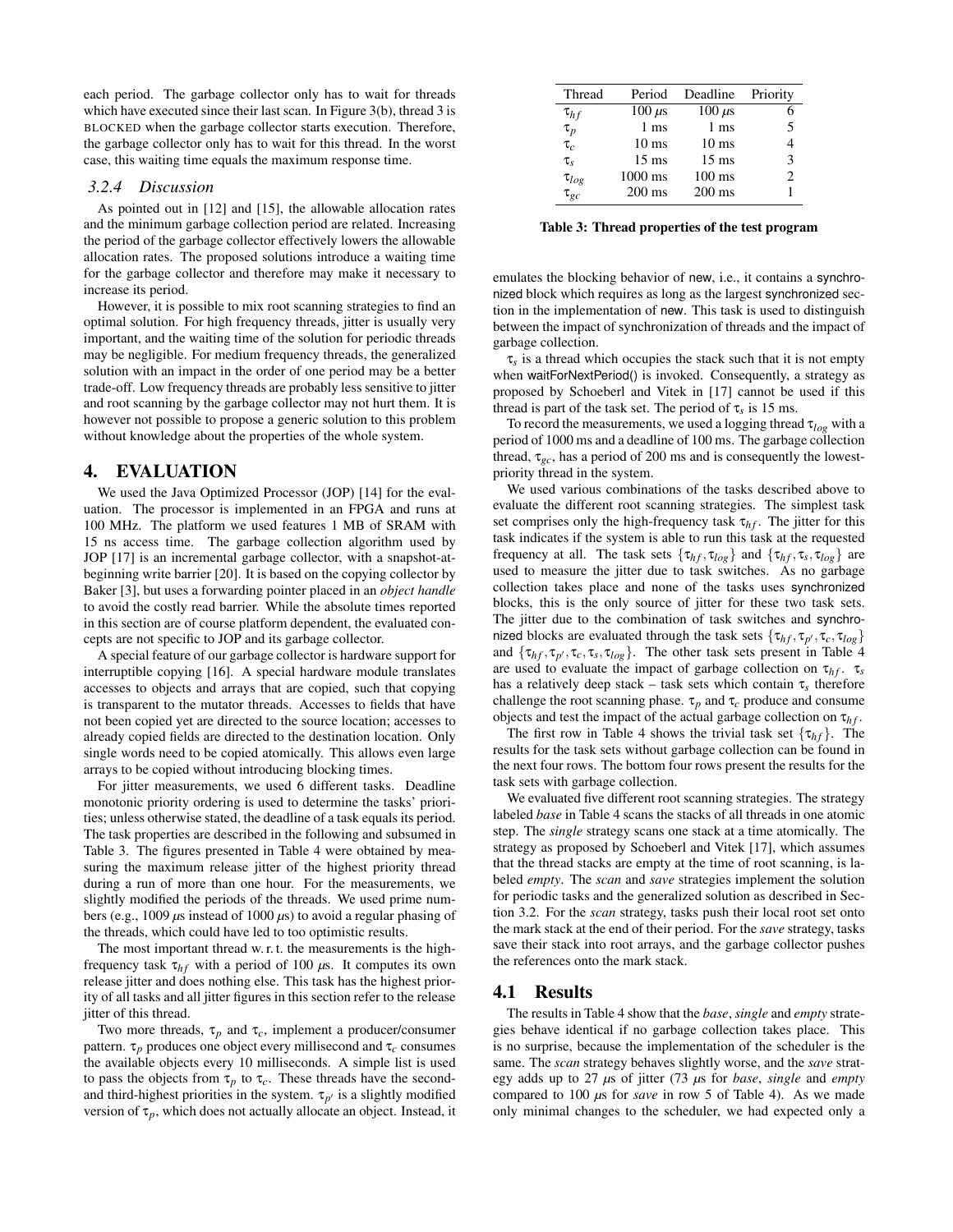| <b>Thread Set</b>                                                                                                               | Jitter $(\mu s)$ |              |       |      |      |
|---------------------------------------------------------------------------------------------------------------------------------|------------------|--------------|-------|------|------|
| $\tau_{hf}$<br>$\mathfrak{\tau}_{p}$ $\mathfrak{\tau}_{c}$ $\mathfrak{\tau}_{s}$ $\mathfrak{\tau}_{log}$ $\mathfrak{\tau}_{gc}$ | base             | single       | empty | scan | save |
|                                                                                                                                 | $\mathbf{0}$     | $\mathbf{0}$ |       | 0    |      |
|                                                                                                                                 | 41               | 41           | 41    | 55   | 47   |
|                                                                                                                                 | 68               | 68           | 68    | 66   | 57   |
|                                                                                                                                 | 67               | 67           | 67    | 67   | 70   |
| $\sqrt{a}$                                                                                                                      | 73               | 73           | 73    | 80   | 100  |
|                                                                                                                                 | 321              | 110          | 57    | 56   | 56   |
|                                                                                                                                 | 488              | 180          |       | 70   | 65   |
|                                                                                                                                 | 514              | 120          | 71    | 77   | 93   |
|                                                                                                                                 | 685              | 182          |       | 91   | 106  |

#### Table 4: Jitter Measurements

 $a_{\tau_{p'}}$ , a slightly modified version of  $\tau_p$ , was used for this measurement.

smaller deviation in the results. We observed that small changes in the application code sometimes have a considerable effect on the performance of the method cache [13] of JOP. However, further research will be necessary to find out if this is the actual source of the jitter increase. In the following, we do not attribute this jitter to garbage collection itself.

If garbage collection takes place, the *base* strategy performs worst w. r. t. the release jitter of  $\tau_{hf}$ . The jitter introduced by this strategy is several times larger than for the other strategies. 685 *µ*s were measured as worst case jitter. The high jitter is caused by the atomic scan of all stacks; it increases with the number of threads.

The *single* strategy yields less jitter than *base*, but still more than the other strategies. The jitter for this strategy depends on the size of the largest thread stack; it is highest if  $\tau_s$  is part of the thread set. Up to 182  $\mu$ s jitter were observed during our experiments.

The *empty*, *scan* and *save* strategies induce a similar amount of jitter. However, *empty* cannot be applied if  $\tau_s$  is part of the task set, because it cannot handle stacks which are not empty at the time of root scanning. A side effect of *scan* is that it implicitly extends the garbage collection period to 1000 ms. The reason for this is that the garbage collector cannot proceed until all other threads have run. τ*gc* always has to wait until τ*log* has executed once and therefore is locked to the frequency of the latter. The *save* strategy solves the problems of *empty* and *scan* at the expense of an increased memory consumption.

## 4.2 Discussion

Our goal was to minimize the impact of garbage collection on other threads. The figures in Table 4 show that a considerable amount of jitter is caused by scheduling and synchronized sections. Scheduling introduces jitter of 41 to 68  $\mu$ s; scheduling and synchronized blocks together result in a jitter of 67 to 73 *µ*s. For the *base* and *single* strategy, 50 to 600 *µ*s are added to the jitter by the garbage collection thread. The *empty*, *scan* and *save* strategies perform considerably better in this regard.

The *scan* strategy adds 1 to 11  $\mu$ s, when comparing the task sets with and without garbage collection. The *save* strategy adds 23 *µ*s of jitter to the task set  $\{\tau_{hf}, \tau_p, \tau_c, \tau_{log}\}\$  and less than 10  $\mu$ s to the other task sets. As blocking was eliminated from the root scanning phase, this can obviously not be the reason for the increased jitter. We assume three possible sources for the jitter increase: increased scheduling overhead, degraded performance of the instruction cache and imprecise measurements. On the one hand, longer measurements could have increased the measured jitter for some test cases. On the other hand, it is possible that the worst case behavior of some parts of the code only occurs if garbage collection actually takes place. Still, the jitter introduced by the two new root scanning strategies is considerably lower than the jitter introduced by scheduling and synchronization. Future work will have to show how far these two sources of jitter can be eliminated.

# 5. CONCLUSION AND OUTLOOK

We investigated the root scanning phase of garbage collection on a theoretical basis and could prove three important properties: First, that atomicity for stack scanning is only necessary w. r. t. the thread whose stack is scanned. Second, that atomicity is not required at all if mutator threads scan their own stack. And third, that a snapshot-at-beginning write barrier is sufficient to allow complete decoupling of local stack scans.

Furthermore, we provided two approaches how these theoretical properties can be utilized and showed the implications on the execution time of a garbage collector. The first approach can be applied only to periodic tasks and delays garbage collection by up to two times the largest task period. The second approach is more general and has a smaller impact on the execution time of the garbage collector, but has a higher memory overhead.

An evaluation of the two new approaches to root scanning confirmed the theoretical results. Jitter of high priority threads, which can be attributed to garbage collection, could be reduced considerably. The impact of the new root scanning strategies on the jitter due to scheduling and synchronization however still needs to be analyzed.

Future work will investigate if a tighter coupling of scheduling and root scanning is profitable. Merging the root arrays of the generalized solution with the memory areas for the thread contexts could lower the memory consumption without impairing the performance.

Exact stack scanning has not been handled in this paper. The proposed solutions lower the overhead for exact scanning, but tools to make use of this need to be developed.

Future work will also have to extend the proposed solutions to multi-processor systems. We are confident that the theoretical basis is applicable to such systems as well, but actual implementations may offer new obstacles as well as new opportunities.

## 6. ACKNOWLEDGEMENT

The research leading to these results has received funding from the European Community's Seventh Framework Programme [FP7/2007-2013] under grant agreement number 216682 (JEOP-ARD).

# 7. REFERENCES

- [1] J. Auerbach, D. F. Bacon, B. Blainey, P. Cheng, M. Dawson, M. Fulton, D. Grove, D. Hart, and M. Stoodley. Design and implementation of a comprehensive real-time Java virtual machine. In *EMSOFT '07: Proceedings of the 7th ACM & IEEE international conference on Embedded software*, pages 249–258, New York, NY, USA, 2007. ACM.
- [2] D. F. Bacon, P. Cheng, and V. Rajan. A real-time garbage collector with low overhead and consistent utilization. In *Conference Record of the Thirtieth Annual ACM Symposium on Principles of Programming Languages*, ACM SIGPLAN Notices, New Orleans, LA, Jan. 2003. ACM Press.
- [3] H. G. Baker. List processing in real-time on a serial computer. *Communications of the ACM*, 21(4):280–94, 1978. Also AI Laboratory Working Paper 139, 1977.